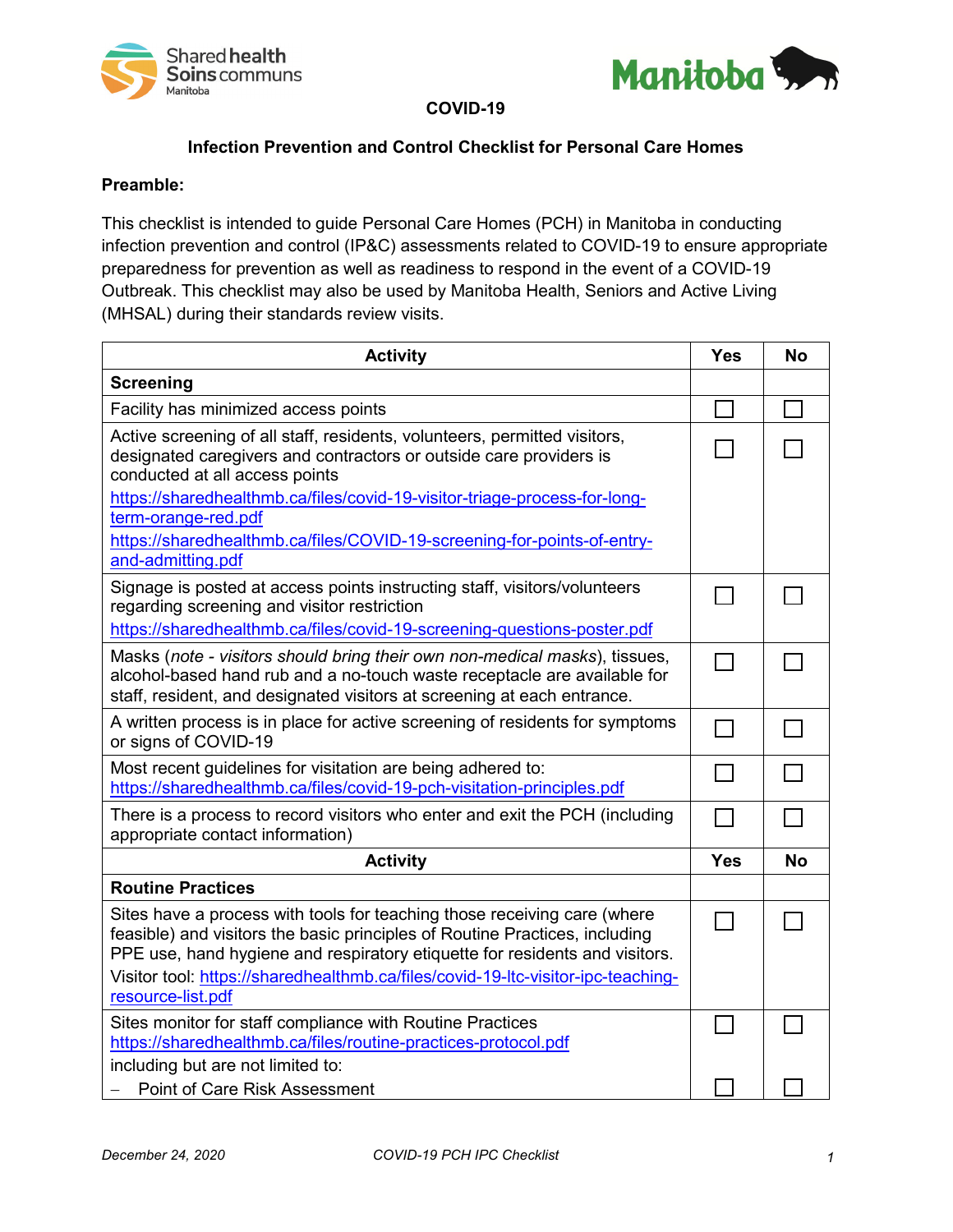



 $\mathbf{I}$ 

| Hand hygiene<br>Appropriate use of Personal Protective Equipment                                                                              |              |           |
|-----------------------------------------------------------------------------------------------------------------------------------------------|--------------|-----------|
| Direct care staff receive ongoing training for<br><b>Routine Practices and Additional Precautions</b>                                         |              |           |
| <b>Point of Care Risk Assessment</b>                                                                                                          |              |           |
| <b>Hand Hygiene</b><br>$\overline{\phantom{m}}$                                                                                               |              |           |
| <b>Personal Protective Equipment</b><br>Implementation of additional precautions, including Droplet/Contact<br>$\overline{\phantom{m}}$       |              |           |
| precautions with Airborne precautions for AGMPs. Refer to:                                                                                    |              |           |
| https://www.gov.mb.ca/health/publichealth/cdc/docs/ipc/rpap.pdf<br>All staff IP&C training including monitoring for compliance must be        |              |           |
| tracked, recorded, and kept up to date.                                                                                                       |              |           |
| Adherence to Provincial guidance re: AGMPs                                                                                                    |              |           |
| https://sharedhealthmb.ca/files/agmps-and-long-term-care.pdf                                                                                  |              |           |
| <b>Activity</b>                                                                                                                               | <b>Yes</b>   | <b>No</b> |
| <b>PPE</b>                                                                                                                                    |              |           |
| There should be regular assessment to determine stock of necessary PPE<br>(e.g. gloves, gowns, masks/N95 respirators, face or eye protection) |              |           |
| There is a documented and monitoring process for compliance with<br>Manitoba's COVID-19 Personal Protective Equipment Supply Management       |              |           |
| and Stewardship Planning and Guidance Framework:                                                                                              |              |           |
| https://sharedhealthmb.ca/files/covid-19-provincial-ppe-framework-                                                                            |              |           |
| guidance.pdf and Provincial requirements for PPE according to the<br>settings:                                                                |              |           |
| https://sharedhealthmb.ca/files/covid-19-provincial-ppe-requirements.pdf                                                                      |              |           |
| This process includes a plan with follow up actions for identified concerns.                                                                  |              |           |
| Extended use PPE (mask/N95 respirator, eye protection) are worn by all<br>staff providing or participating in resident care                   |              |           |
| Proper cleaning, disinfection, and disposal of PPE occurs.                                                                                    |              |           |
| <b>Activity</b>                                                                                                                               | <b>Yes</b>   | <b>No</b> |
| <b>Admissions/ Readmissions</b>                                                                                                               |              |           |
| Process in place to screen new admissions/re-admissions for signs or<br>symptoms or potential exposure to COVID-19.                           |              |           |
| Site adhering with current Shared Health guidance on IP&C management<br>of new admissions and readmissions                                    |              |           |
| <b>Activity</b>                                                                                                                               | <b>Yes</b>   | <b>No</b> |
| <b>Testing of Asymptomatic Residents</b>                                                                                                      |              |           |
| Process in place to request asymptomatic surveillance testing of all<br>asymptomatic new admissions/ readmissions                             | $\mathbf{I}$ |           |
| <b>Activity</b>                                                                                                                               | <b>Yes</b>   | <b>No</b> |
| <b>Testing of Symptomatic Residents</b>                                                                                                       |              |           |
| Process in place for testing symptomatic residents                                                                                            |              |           |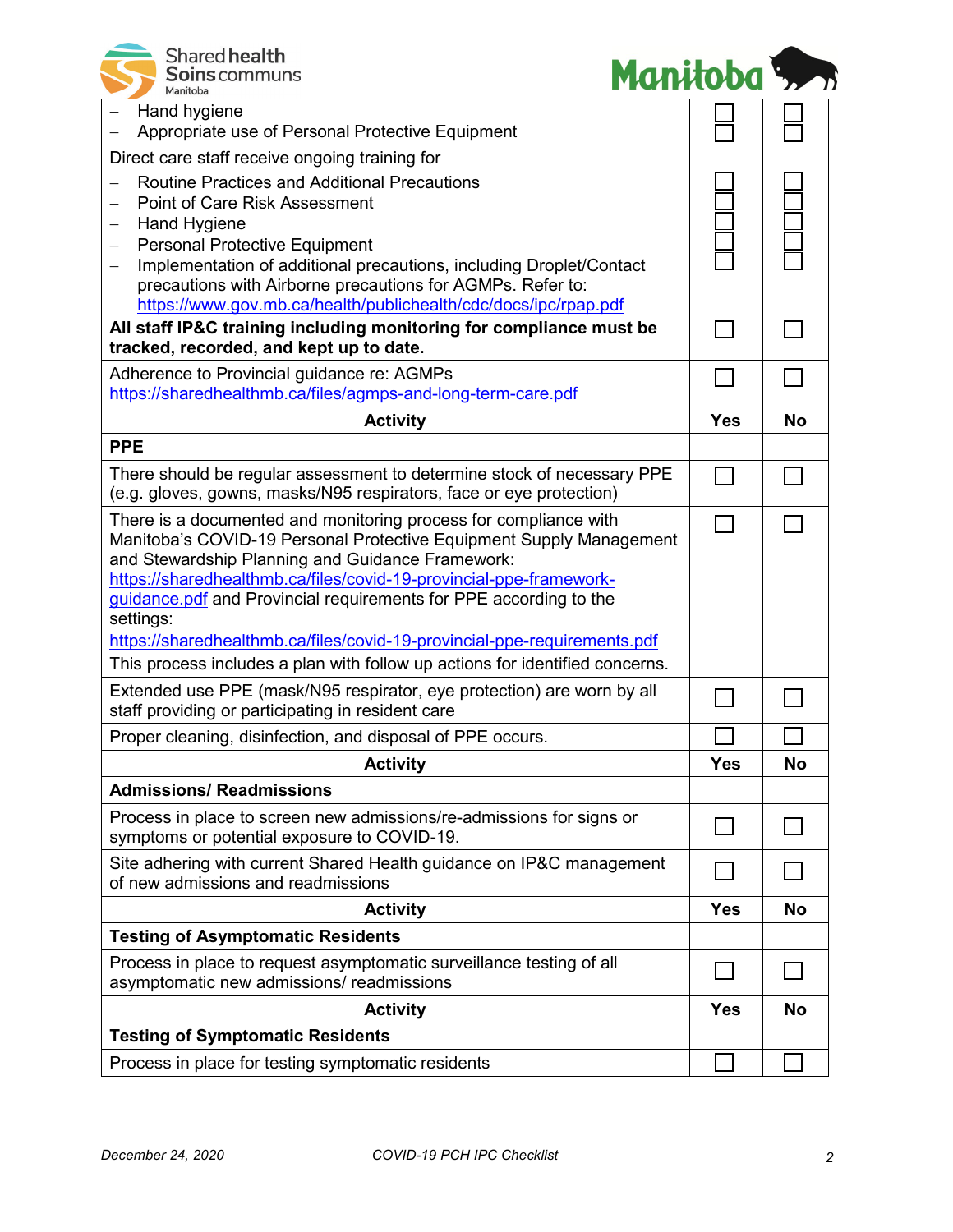



| FAQs exist to support staff in answering questions from families exist<br>https://sharedhealthmb.ca/files/covid-19-asymptomatic-testing-faq-for-<br>staff.pdf.                                                                                                                |                          |           |
|-------------------------------------------------------------------------------------------------------------------------------------------------------------------------------------------------------------------------------------------------------------------------------|--------------------------|-----------|
| Timely process in place, including identification of persons responsible, for<br>contact tracing of individuals (staff and residents) with potential exposure to<br>the case immediately undertaken in consultation with regional IP&C staff<br>and/or public health.         | $\blacksquare$           |           |
| Shared Health process in place to discontinue precautions for a COVID-19<br>positive resident in consultation with IP&C/designate.                                                                                                                                            | $\blacksquare$           |           |
| <b>Activity</b>                                                                                                                                                                                                                                                               | <b>Yes</b>               | No        |
| <b>Outbreak Management Preparedness</b>                                                                                                                                                                                                                                       |                          |           |
| Site has up to date outbreak management plans including COVID<br>prevention and response readiness plans                                                                                                                                                                      | $\Box$                   |           |
| PCH has identified who will lead COVID response/ outbreak management                                                                                                                                                                                                          |                          |           |
| PCH has up to date list of resident family contacts                                                                                                                                                                                                                           |                          |           |
| PCH has up to date list of IP&C, Public Health, and Regional contacts                                                                                                                                                                                                         |                          |           |
| Isolation carts/appropriate substitutes and signage available for immediate<br>isolation of residents with signs or symptoms or potential exposures to<br>COVID-19                                                                                                            |                          |           |
| Alternative accommodation plans have been considered to support<br>resident physical separation                                                                                                                                                                               |                          |           |
| Resident cohorting plans are in place in an event of need to cohort<br>suspected/ confirmed cases                                                                                                                                                                             |                          |           |
| There is a process for inter-facility transfers that includes advance<br>notification of transport personnel and receiving facilities about a resident's<br>suspected or confirmed diagnosis (e.g., presence of respiratory symptoms<br>or known COVID-19) prior to transfer. | $\overline{\phantom{a}}$ |           |
| Test kits/requisitions/specimen collection:<br>PCH has a process in place for ordering tests kits/ requisitions/                                                                                                                                                              |                          |           |
| specimen collection<br>PCH has supply of COVID-19 test kits<br>PCH has a policy/procedure on nasopharyngeal (NP) swab collection<br>Staff are educated and trained on NP swab collection                                                                                      |                          |           |
| There is an appropriate and safe process for transporting COVID-19<br>specimens to laboratory for testing.                                                                                                                                                                    |                          |           |
| <b>Activity</b>                                                                                                                                                                                                                                                               | <b>Yes</b>               | <b>No</b> |
| <b>Short-Stay Absences and Resident Activities</b>                                                                                                                                                                                                                            |                          |           |
| Adherence to most recent guidance in<br>https://sharedhealthmb.ca/files/covid-19-ipc-guidance-for-pch.pdf                                                                                                                                                                     |                          |           |
| <b>Activity</b>                                                                                                                                                                                                                                                               | <b>Yes</b>               | <b>No</b> |
| <b>Environmental Cleaning and Supplies</b>                                                                                                                                                                                                                                    |                          |           |
| All resident rooms and central area surfaces considered "high touch" (e.g.,<br>telephone, bedside table, over-bed table, chair arms, call bell cords or                                                                                                                       |                          |           |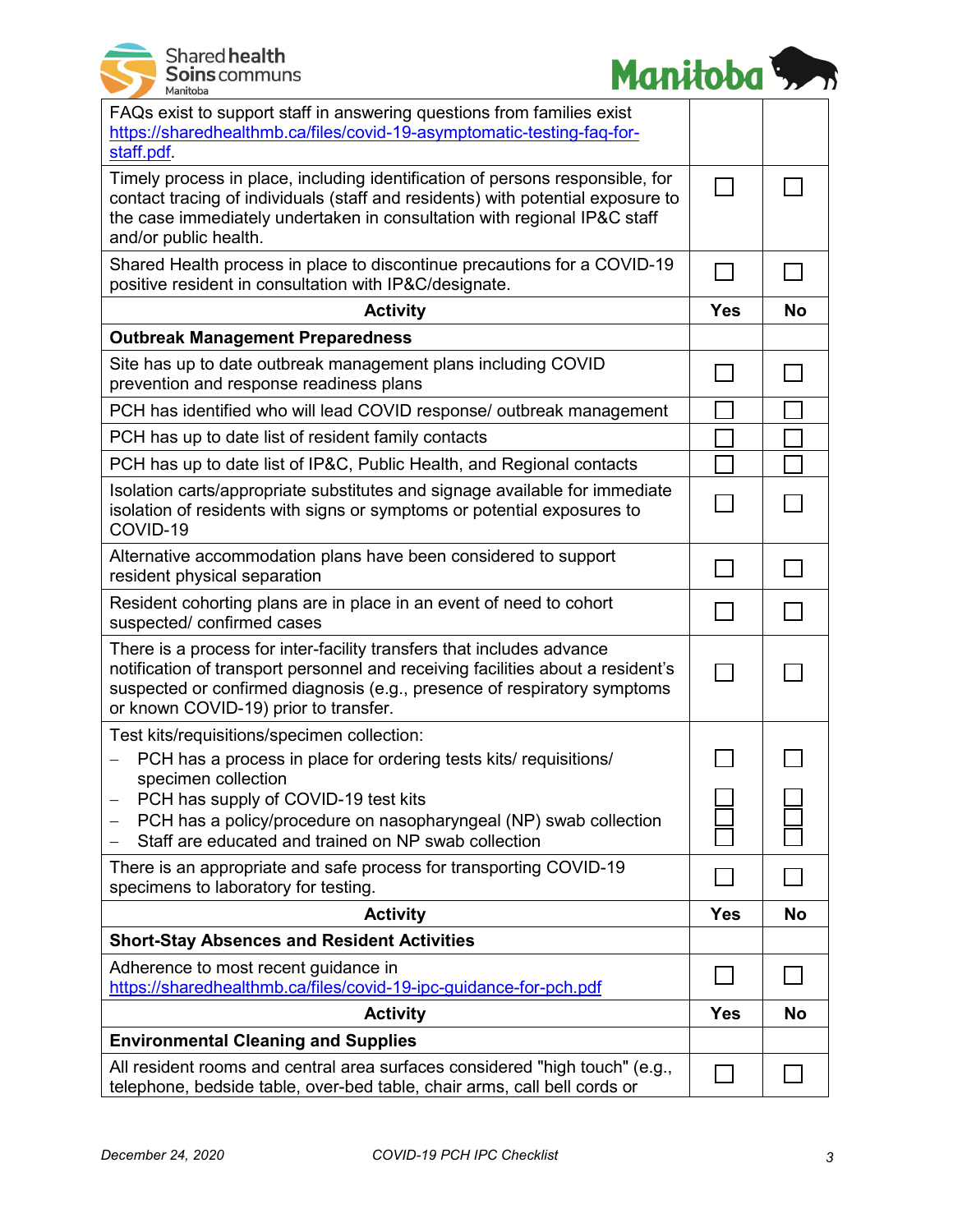| Shared health<br>Soins communs<br>Manitoba |  |
|--------------------------------------------|--|
|                                            |  |



| buttons, door handles, light switches, bedrails, handwashing sink,<br>bathroom sink, toilet and toilet handles and shower handles, faucets or<br>shower chairs, grab bars, outside of paper towel dispenser, hallway grab<br>bars, unit desk) are cleaned and disinfected at a minimum of twice daily<br>and when soiled.                                          |                |           |
|--------------------------------------------------------------------------------------------------------------------------------------------------------------------------------------------------------------------------------------------------------------------------------------------------------------------------------------------------------------------|----------------|-----------|
| Shared Health facility approved disinfectant for environmental cleaning and<br>disinfection is used: https://sharedhealthmb.ca/files/facility-approved-<br>disinfectants.pdf and wet contact time achieved. Environmental cleaning is<br>performed using a health care grade cleaner/disinfectant with a drug<br>identification number (DIN).                      | $\Box$         |           |
| Responsibility for cleaning and disinfection of resident care equipment is<br>identified, tracked, and documented.                                                                                                                                                                                                                                                 | $\mathcal{L}$  |           |
| Cleaning and disinfection of low touch surfaces (e.g. shelves, bedside<br>chairs or benches, windowsills, headwall units, over-bed light fixtures,<br>message or white boards, outside of sharps containers) is performed at<br>least once daily and when visibly soiled.                                                                                          | $\Box$         |           |
| Environmental cleaning and disinfection practices are monitored for<br>compliance.                                                                                                                                                                                                                                                                                 | $\sim 10$      |           |
| Aerosol or trigger spray bottles are not used to apply cleaner/disinfectants.                                                                                                                                                                                                                                                                                      |                |           |
| Alcohol Based Hand Rub dispensers are available at the point of use (e.g.,<br>at the entry to each resident room, in communal areas) ensuring<br>compliance with local fire regulations.                                                                                                                                                                           | $\mathbf{I}$   |           |
| Respiratory hygiene products (e.g. masks, tissues, ABHR, no-touch waste<br>receptacles) are to be available and easily accessible to staff and<br>residents.                                                                                                                                                                                                       | $\sim$         |           |
| Appropriately clean and disinfect essential items (e.g., dentures, hearing<br>aids) upon arrival.                                                                                                                                                                                                                                                                  | $\sim$         |           |
| Personal/Other Items (e.g. food, plants, flowers, newspapers, cards, and<br>books) are permitted but must be dedicated to the intended resident only<br>and not shared amongst residents. Staff must ensure hand hygiene before<br>and after interaction with items and maintain physical distancing<br>(maintaining 2 meters spatial separation) at the hand off. | $\blacksquare$ |           |
| Physical distancing measures (e.g. use of single rooms when available,<br>maintaining 2 meters spatial separation between residents in hallways, all<br>recreation, activity, dining or other communal areas) are utilized for all<br>residents.                                                                                                                   |                |           |
| <b>Activity</b>                                                                                                                                                                                                                                                                                                                                                    | <b>Yes</b>     | <b>No</b> |
| <b>Ventilation</b>                                                                                                                                                                                                                                                                                                                                                 |                |           |
| The heating, ventilation and air conditioning (HVAC) system is regularly<br>monitored by qualified staff or a contractor including:<br>It operates in all resident care spaces 24/7<br>a)<br>Monitoring of filter systems for effectiveness by weekly physical<br>b)<br>inspections or monitored with a manometer (to check pressure drop<br>over the filters)     |                |           |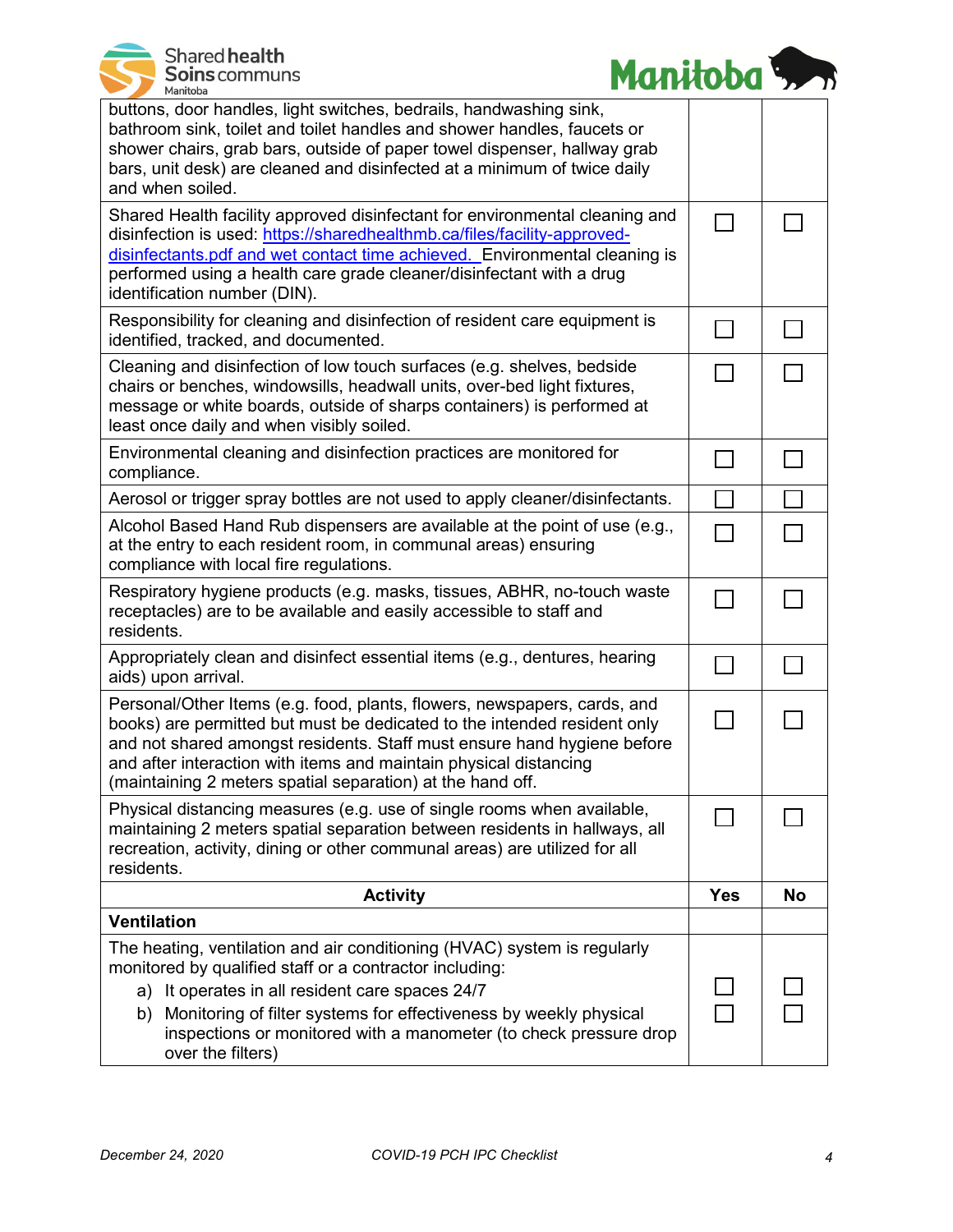| Shared health<br><b>Soins</b> communs<br>Manitoba                                                                                                                                                                                                                                                                                                                                                                                                                                                                                          | Manitoba 5. |              |
|--------------------------------------------------------------------------------------------------------------------------------------------------------------------------------------------------------------------------------------------------------------------------------------------------------------------------------------------------------------------------------------------------------------------------------------------------------------------------------------------------------------------------------------------|-------------|--------------|
| Regular maintenance inspection (at least twice annually) to check<br>C)<br>the correct operation and internal components including condition of<br>coils, fan belt tightness, etc.) (e.g., by the HVAC contractor).                                                                                                                                                                                                                                                                                                                        |             |              |
| Evidence of proper maintenance of heating and ventilation systems exists                                                                                                                                                                                                                                                                                                                                                                                                                                                                   |             |              |
| in the occupied areas. Evidence includes:<br>a) Little or no dirt on supply air diffusers (black film on diffusers or dust                                                                                                                                                                                                                                                                                                                                                                                                                 | $\Box$      |              |
| on adjacent ceiling tiles)<br>b) Little or no evidence of dirt or dust in or on any radiators or radiant<br>heat sources in rooms                                                                                                                                                                                                                                                                                                                                                                                                          | П           |              |
| c) Exhaust grills (usually found in resident washrooms) are generally                                                                                                                                                                                                                                                                                                                                                                                                                                                                      | $\Box$      | $\Box$       |
| clean (some lint dust is acceptable), but certainly are not blocked.<br>Return air grills (in other locations) are generally clean (some lint<br>d)                                                                                                                                                                                                                                                                                                                                                                                        | $\Box$      |              |
| dust is acceptable) but certainly not caked on or blocking airflow<br>Thermostats are reported as functioning<br>e)                                                                                                                                                                                                                                                                                                                                                                                                                        |             |              |
| Where aerosol generating medical procedures (AGMPs)<br>(https://sharedhealthmb.ca/files/aerosol-generating-medical-procedures-<br>AGMPs.pdf) occur on COVID positive (Red Zone), suspect (Orange Zone),<br>and non-suspect (Green Zone) residents who have been admitted for less<br>than 14 days a plan is in place that includes airborne precautions; as well<br>as a private room with the door closed during the procedure and post-<br>procedure to ensure appropriate air clearance (noted in the Shared Health<br>AGMP reference). |             |              |
| Portable fan use is restricted to only extreme situations to provide cooling<br>to a room. If used, the fans must only draw air from the common corridor<br>and into the patient room (not the other way around). Any fans found shall<br>be generally clean (some lint dust acceptable) but certainly not layers of<br>dust.                                                                                                                                                                                                              |             |              |
| <b>Activity</b>                                                                                                                                                                                                                                                                                                                                                                                                                                                                                                                            | <b>Yes</b>  | <b>No</b>    |
| Laundry                                                                                                                                                                                                                                                                                                                                                                                                                                                                                                                                    |             |              |
| Process of handling dirty and clean linen separately exists                                                                                                                                                                                                                                                                                                                                                                                                                                                                                |             |              |
| Laundry room is organized with proper flow of dirty and clean                                                                                                                                                                                                                                                                                                                                                                                                                                                                              |             |              |
| <b>Activity</b>                                                                                                                                                                                                                                                                                                                                                                                                                                                                                                                            | <b>Yes</b>  | <b>No</b>    |
| <b>Handling of Deceased Bodies</b>                                                                                                                                                                                                                                                                                                                                                                                                                                                                                                         |             |              |
| Process in place to notify funeral homes if resident demise due to COVID<br>19                                                                                                                                                                                                                                                                                                                                                                                                                                                             |             | $\mathbf{L}$ |
| Staff are screened and are aware and use Routine Practices and additional<br>precautions properly and consistently when handling deceased bodies or<br>preparing bodies for autopsy or transfer to mortuary services.                                                                                                                                                                                                                                                                                                                      |             |              |
| An area in the facility that could be used as a temporary morgue has been<br>identified.                                                                                                                                                                                                                                                                                                                                                                                                                                                   |             |              |
| <b>Activity</b>                                                                                                                                                                                                                                                                                                                                                                                                                                                                                                                            | <b>Yes</b>  | No           |
| <b>Transfer to and from Hospital</b>                                                                                                                                                                                                                                                                                                                                                                                                                                                                                                       |             |              |
| Plans in place to care for residents in-place to preserve hospital capacity<br>as much as possible.                                                                                                                                                                                                                                                                                                                                                                                                                                        |             |              |